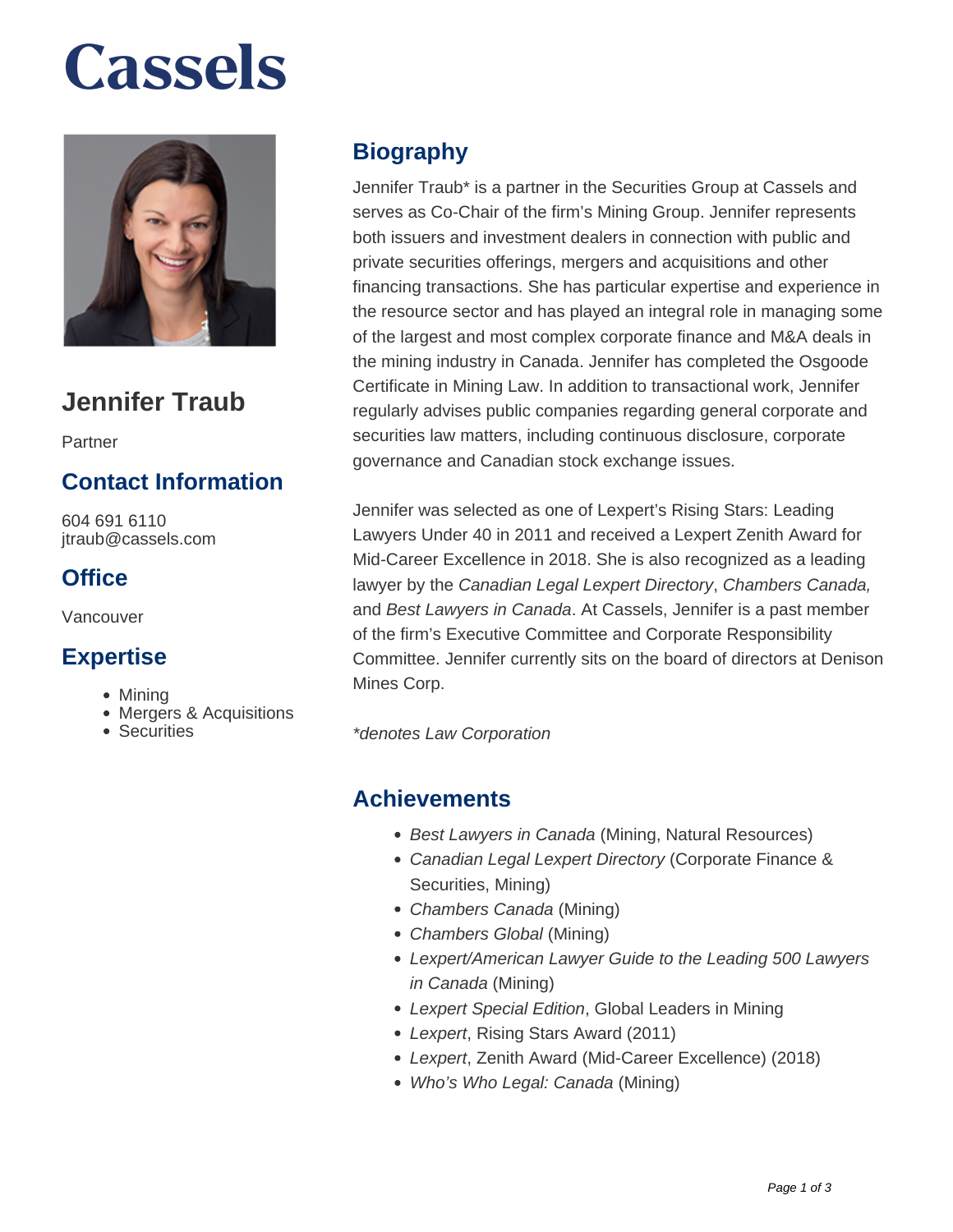# **Cassels**

#### **Client Commentary**

- "Very experienced and looks for solutions in problems." – Chambers Canada (Mining)
- "Experienced, talented and creative when it comes to the solutions needed to close a deal." - Chambers Canada (Mining)
- "A significant force in the mining legal community in Vancouver." – Chambers Canada (Mining)
- "Phenomenal her advice goes beyond legal." Chambers Canada (Mining)

#### **Recent Representative Work**

- Sandstorm Gold to Spin-Out Hod Maden Interest and Antamina Royalty
- Sandstorm Gold to Acquire Nomad Royalty for US\$590 Million
- Northern Superior to Acquire Genesis
- ReconAfrica Completes \$47.5 Million Bought Deal Offering
- Gunpoint Completes \$1.5 Million Private Placement

#### **Insights**

New TSXV Security Based Compensation Rules to Keep in Mind for Upcoming Proxy Season

#### **Pro Bono & Community Involvement**

- Canadian Cancer Society Daffodil Ball Chair of gala in support of the Canadian Cancer Society presented by Wheaton Precious
- Sports Celebrities Festival past committee member of gala in support of Special Olympics BC and Canucks for Kids Fund presented by Wheaton Precious
- Power To Be advisory board member for Power To Play, a race in Stanley Park raising money for adventure-based programs designed for youth and families in need of support

### **Education / Bar Admissions**

- LL.B., Osgoode Hall Law School, 1998
- B.A. (Hons), University of Guelph, 1995
- Ontario, 2000